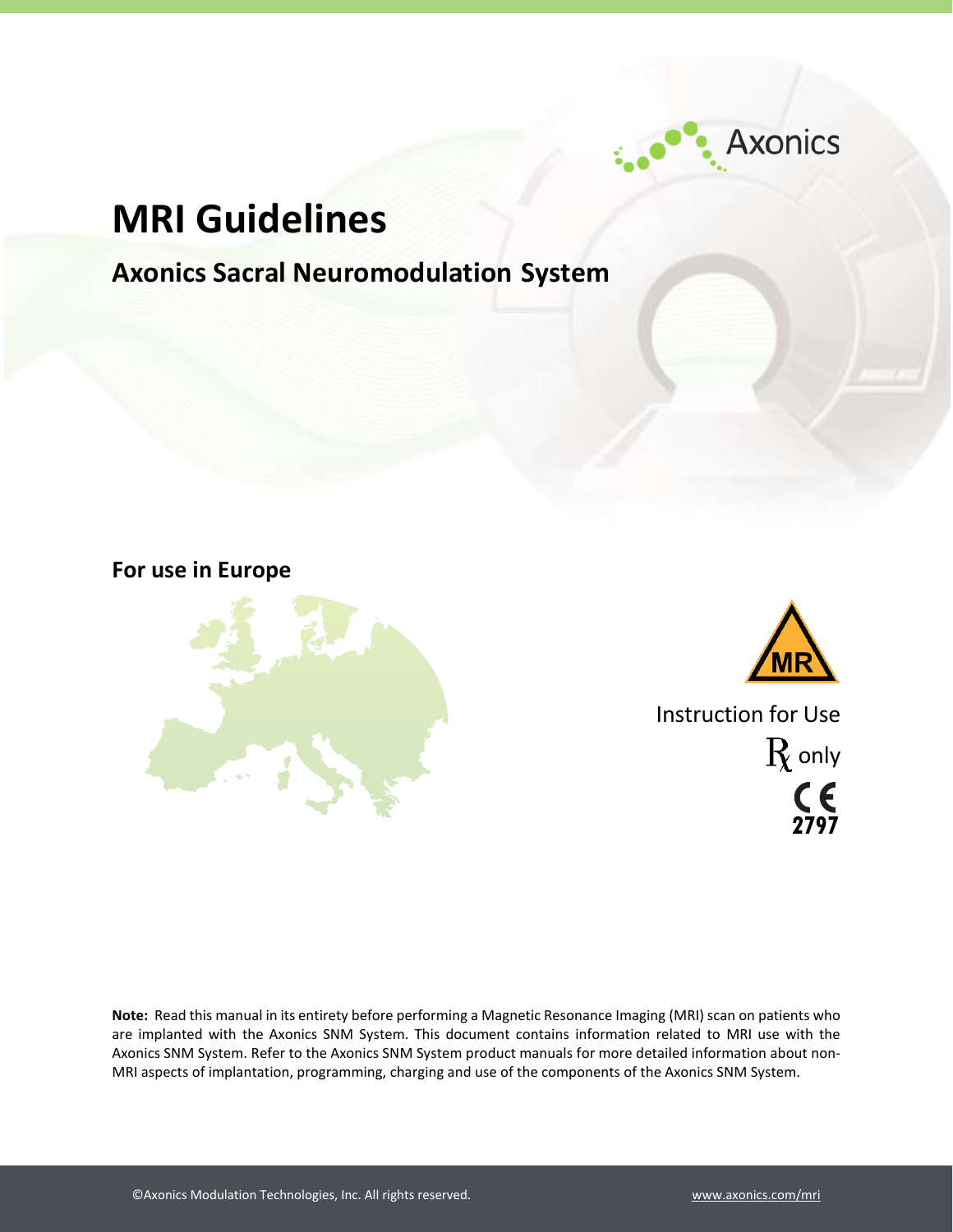## **Table of Contents**

| 1. |      |        |  |  |  |
|----|------|--------|--|--|--|
|    | 1.1. |        |  |  |  |
|    |      | 1.1.1. |  |  |  |
|    |      | 1.1.2. |  |  |  |
|    | 1.2. |        |  |  |  |
| 2. |      |        |  |  |  |
| 3. |      |        |  |  |  |
|    | 3.1. |        |  |  |  |
|    | 3.2. |        |  |  |  |
|    | 3.3. |        |  |  |  |
|    | 3.4. |        |  |  |  |
|    | 3.5. |        |  |  |  |
|    | 3.6. |        |  |  |  |
| 4. |      |        |  |  |  |
|    | 4.1. |        |  |  |  |
|    | 4.2. |        |  |  |  |
|    | 4.3. |        |  |  |  |
|    | 4.4. |        |  |  |  |
|    |      |        |  |  |  |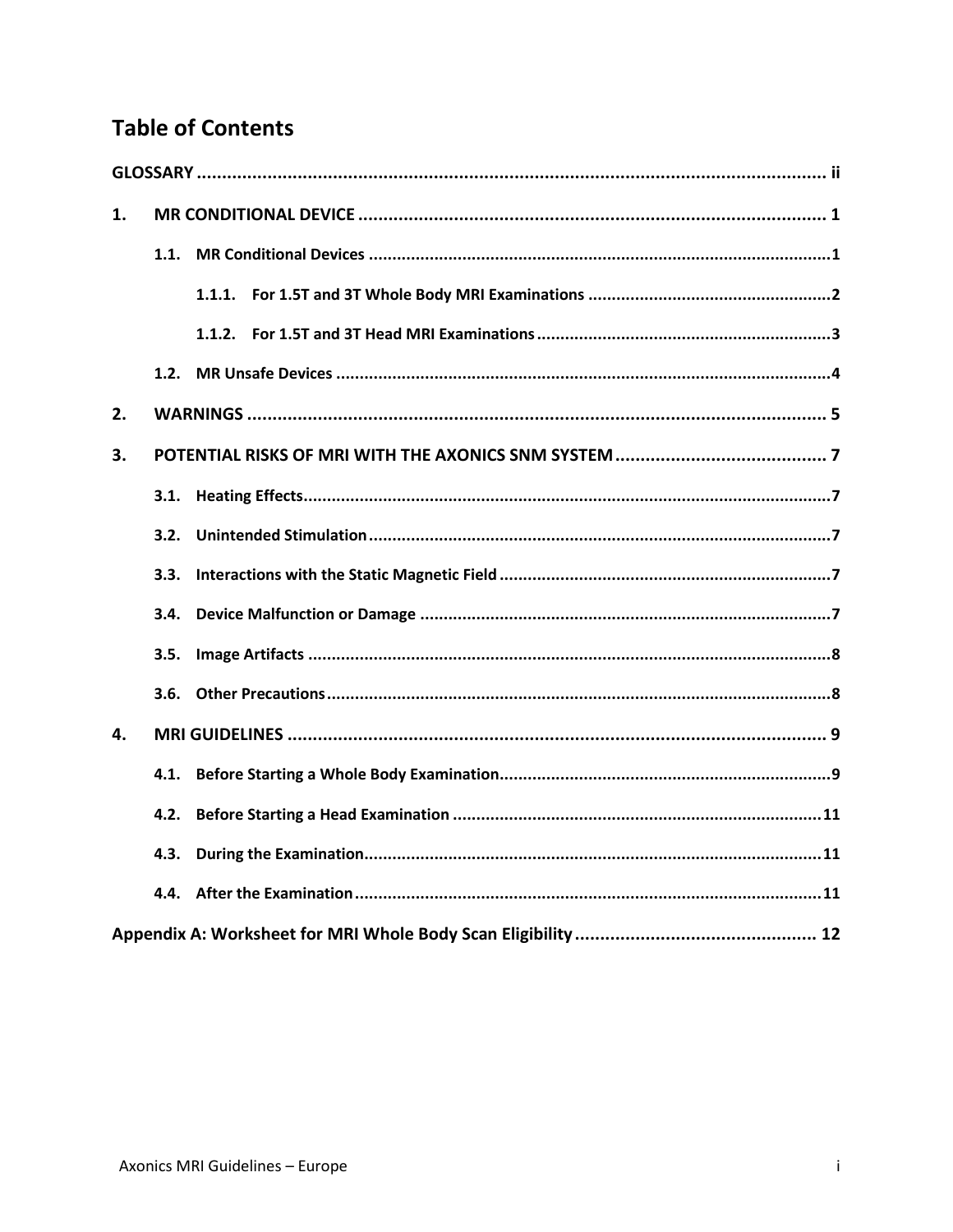### <span id="page-2-0"></span>**GLOSSARY**

**B1+rms** (root-mean-squared,  $\mu$ T) – the root-mean-squared value of the MRI effective component of the RF magnetic (B1) field or, in other words, the time-averaged RF magnetic field component relevant for creating an MR image that is generated by the MR system during a scan. In 2013, the International Electrotechnical Commission (IEC) mandated that all MR systems manufactured going forward must display B1+rms. Therefore, B1+rms value may only be available on MR scanners acquired after 2013 or an older MR scanner with software updated.

# $\zeta$   $\zeta$  – CE Marking of Conformity

**Circularly Polarized (CP)/ Quadrature (QD) Mode** – a type of RF coil operation mode, where circularly polarized is also commonly known as quadrature.

**Cylindrical MR systems** – a type of MR scanner generating horizontal static magnetic *B<sup>0</sup>* field, also known as closed bore systems.

**Hertz (Hz)** – a unit of frequency defined as cycles per second. One Megahertz (MHz) is one million cycles per second.

**MRI** – Magnetic Resonance Imaging.

**MRI Transmit/Receive RF Body Coil** – a coil used to transmit and to receive RF energy that encompasses the whole body within the MR system bore.

**MR** MR Conditional – an item with demonstrated safety in the MR environment within defined conditions, including conditions of the static magnetic field, the switched gradient magnetic field and the radio frequency fields. Additional conditions, including specific configurations of the item, may be required.

**MR** MR Unsafe – an item which poses unacceptable risks to the patient, medical staff or other persons within the MR environment

**Radio Frequency (RF)** – high frequency electrical fields whose frequencies are in the range of 10,000 Hz and above. The RF used in the 1.5T MRI Scanner is about 64 MHz. The RF used in the 3T MRI Scanner is about 128 MHz.

**Sacral Neuromodulation (SNM)** – a type of electrical stimulation therapy that uses mild electrical pulses to stimulate the sacral nerve located in the pelvic region.

**Specific Absorption Rate (SAR)** – RF power absorbed per unit of mass (W/kg).

**Tesla (T)** – the unit of measure of magnetic field strength. One T is equal to 10,000 gauss.

**W/kg** – Watts per kilogram, a measure of the power that is absorbed per kilogram of tissue.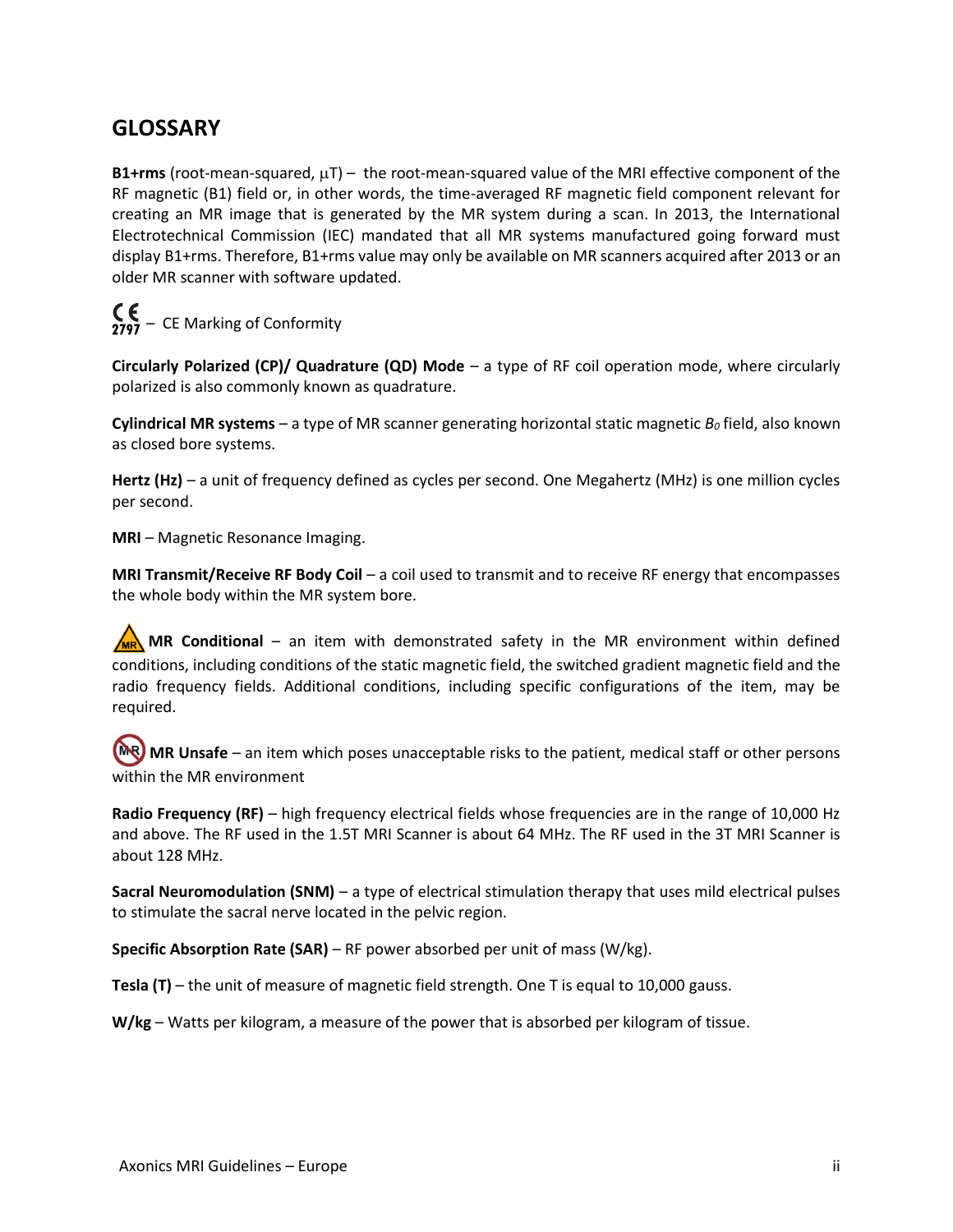### <span id="page-3-0"></span>**1. MR CONDITIONAL DEVICE**



The Axonics Sacral Neuromodulation (SNM) System is, per the definition in ASTM F2503-20, an **MR Conditional** device. In-vitro tests and simulations have shown that patients implanted with the Axonics SNM System may be safely exposed to MRI environments that follow the MRI guidelines described in this document.

Always obtain the latest MRI guidelines. Refer to the contact information on the last page of these MRI guidelines, or go to: [www.axonics.com/hcp/mri](http://www.axonics.com/hcp/mri)

The MR Conditional requirements presented here may impact MR image quality. Other implanted devices or the health state of the patient may impose additional restrictions.

The conditions for MRI scans of the head of patients with the Axonics SNM System are different than those for the full body.

**Note:** The guidelines in this document are approved only in geographies where CE marking and approval are recognized.

### <span id="page-3-1"></span>**1.1. MR Conditional Devices**



Figure 1: **MR CONDITIONAL** Axonics Devices

Non-clinical testing has demonstrated that the Axonics SNM System implant, i.e. the Neurostimulator (Model 1101) and Tined Lead (Model 1201/2201), is **MR Conditional**. A patient with this device can be safely scanned in an MR system meeting the following conditions: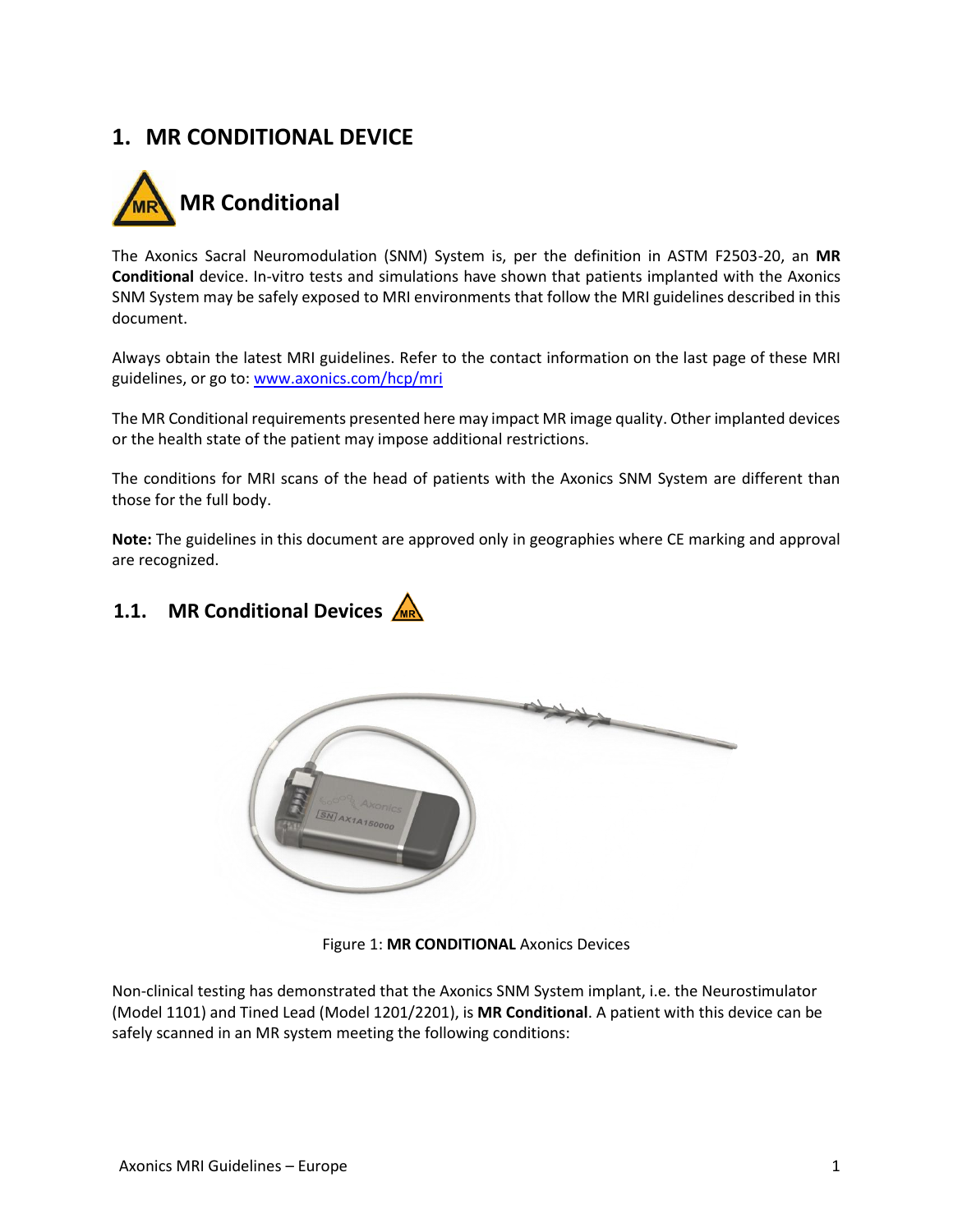### <span id="page-4-0"></span>**1.1.1. For 1.5T and 3T Whole Body MRI Examinations**

A patient implanted with the Axonics SNM system may be safely scanned anywhere in the body at 1.5T or 3T MRI under the following conditions. Failure to follow these conditions may result in injury to the patient.

|                        | <b>Parameter</b>                                                      | <b>Condition</b>                                                                          |  |  |
|------------------------|-----------------------------------------------------------------------|-------------------------------------------------------------------------------------------|--|--|
|                        | <b>MR Conditional</b>                                                 | Yes                                                                                       |  |  |
| <b>Whole Body Scan</b> | <b>Eligible Axonics Devices</b>                                       | Neurostimulator (1101)<br>Tined Lead (1201/2201)                                          |  |  |
|                        | <b>Device Configuration</b>                                           | Device<br>must<br>pass<br>MR.<br>readiness check (see section<br>4.1) and Stimulation OFF |  |  |
|                        | <b>Static Magnet Strength</b>                                         | 1.5T and 3T                                                                               |  |  |
|                        | <b>Type of Nuclei</b>                                                 | Hydrogen/Proton Only                                                                      |  |  |
|                        | <b>Scanner Type</b>                                                   | Cylindrical                                                                               |  |  |
|                        | $B0$ Field Orientation                                                | Horizontal                                                                                |  |  |
|                        | <b>Maximum Spatial Field</b><br>Gradient                              | 2500 gauss/cm (25 T/m)                                                                    |  |  |
|                        | <b>Maximum Slew Rate</b>                                              | 200 T/m/s per axis                                                                        |  |  |
|                        | <b>RF Excitation</b>                                                  | Circularly Polarized (CP)                                                                 |  |  |
|                        | <b>RF Transmit Coil Type</b>                                          | Whole Body                                                                                |  |  |
|                        | <b>RF Receive Coil Type</b>                                           | Anv                                                                                       |  |  |
|                        | <b>Operating Mode</b>                                                 | <b>Normal Operating Mode</b>                                                              |  |  |
|                        | <b>Scan Duration</b>                                                  | Maximum 30 minutes<br>of<br>continuous<br>scan<br>time<br>is.<br>allowed per session      |  |  |
|                        | <b>Scan Regions</b>                                                   | Any landmark is acceptable                                                                |  |  |
|                        | For 1.5T Scanner *<br>*follow either Maximum Whole Body SAR or B1+rms |                                                                                           |  |  |
|                        | Maximum Whole Body SAR                                                | 0.85 W/kg                                                                                 |  |  |
|                        | <b>Maximum B1+rms</b>                                                 | $3.0 \mu T$                                                                               |  |  |
|                        | For 3T Scanner *                                                      |                                                                                           |  |  |
|                        | *follow either Maximum Whole Body SAR or B1+rms                       |                                                                                           |  |  |
|                        | Maximum Whole Body SAR                                                | 0.6 W/kg                                                                                  |  |  |
|                        | Maximum B1+rms                                                        | $1.0 \mu T$                                                                               |  |  |

**Note:** Specific Axonics SNM system programming settings are required for safe MRI scanning. Please use Appendix A: [Worksheet for MRI Whole Body Scan Eligibility](#page-14-0) and follow Section [4.1](#page-11-1) for 1.5T and 3T full body MRI scanning.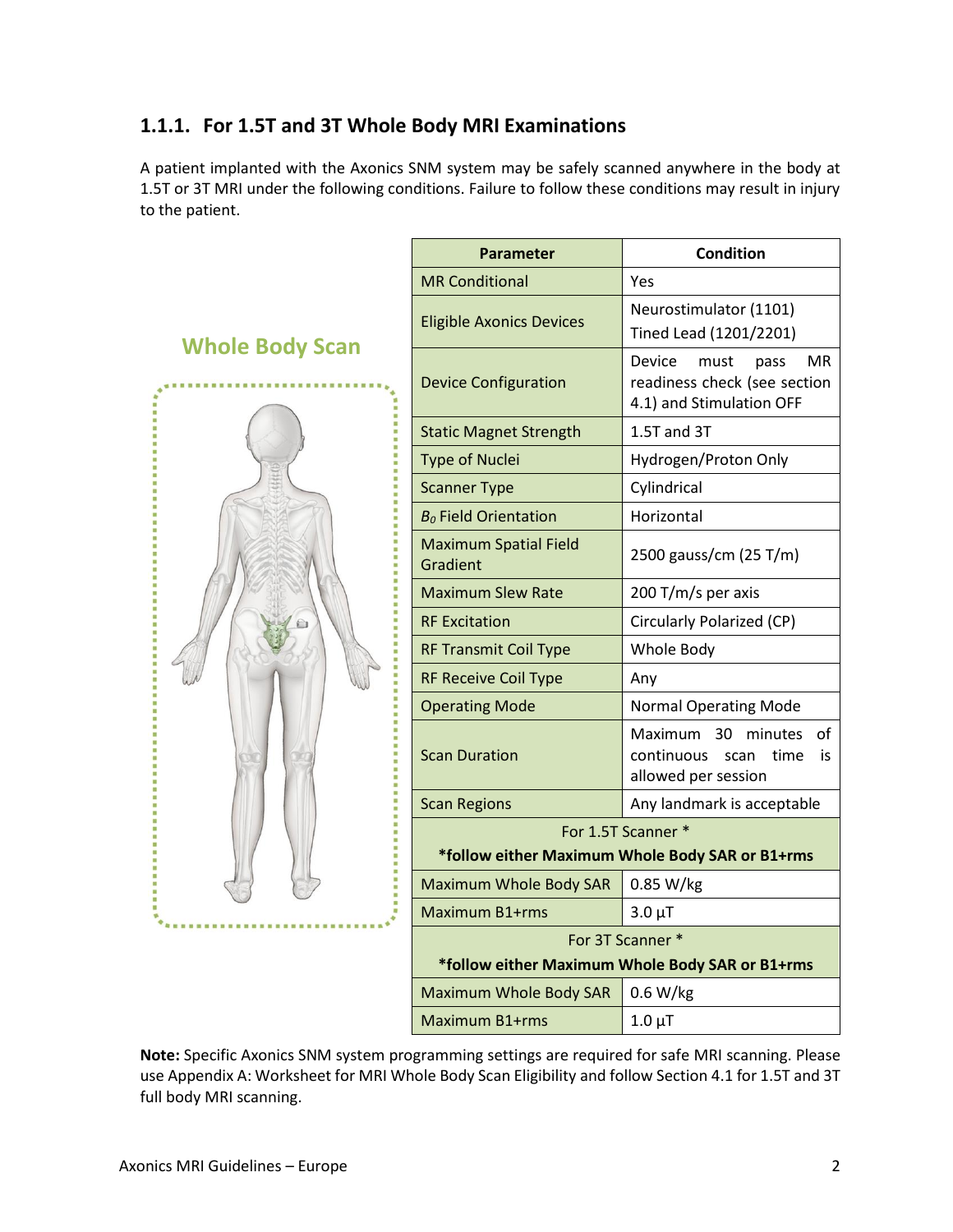### <span id="page-5-0"></span>**1.1.2. For 1.5T and 3T Head MRI Examinations**

A patient implanted with the Axonics SNM system may be safely scanned at the head with 1.5T or 3T MRI under the following conditions. Failure to follow these conditions may result in injury to the patient.

**Head Scan**

| <b>Parameter</b>                  | <b>Condition</b>                                  |  |  |
|-----------------------------------|---------------------------------------------------|--|--|
| <b>MR Conditional</b>             | Yes                                               |  |  |
| <b>Eligible Axonics Devices</b>   | Neurostimulator (1101)                            |  |  |
|                                   | Tined Lead (1201/2201)                            |  |  |
| <b>Device Configuration</b>       | <b>Stimulation OFF</b>                            |  |  |
| <b>Static Magnet Strength</b>     | 1.5T and 3T                                       |  |  |
| <b>Type of Nuclei</b>             | Hydrogen/Proton Only                              |  |  |
| <b>Scanner Type</b>               | Cylindrical                                       |  |  |
| $B0$ Field Orientation            | Horizontal                                        |  |  |
| Maximum Spatial Field<br>Gradient | 2500 gauss/cm (25 T/m)                            |  |  |
| <b>Maximum Slew Rate</b>          | 200 T/m/s per axis                                |  |  |
| <b>RF Excitation</b>              | Circularly Polarized (CP)                         |  |  |
| <b>RF Transmit Coil Type</b>      | Head                                              |  |  |
| <b>RF Receive Coil Type</b>       | Head                                              |  |  |
| <b>Operating Mode</b>             | <b>Normal Operating Mode</b>                      |  |  |
| <b>Maximum Head SAR</b>           | 3.2 W/kg                                          |  |  |
| <b>Scan Duration</b>              | There is<br>limit<br>no<br>on<br>scan<br>duration |  |  |
| <b>Scan Regions</b>               | <b>Head Only</b>                                  |  |  |

**Note:** Specific Axonics SNM system programming settings are required for safe MRI scanning. Please follow Section [4.2](#page-13-0) for 1.5T and 3T head MRI scanning.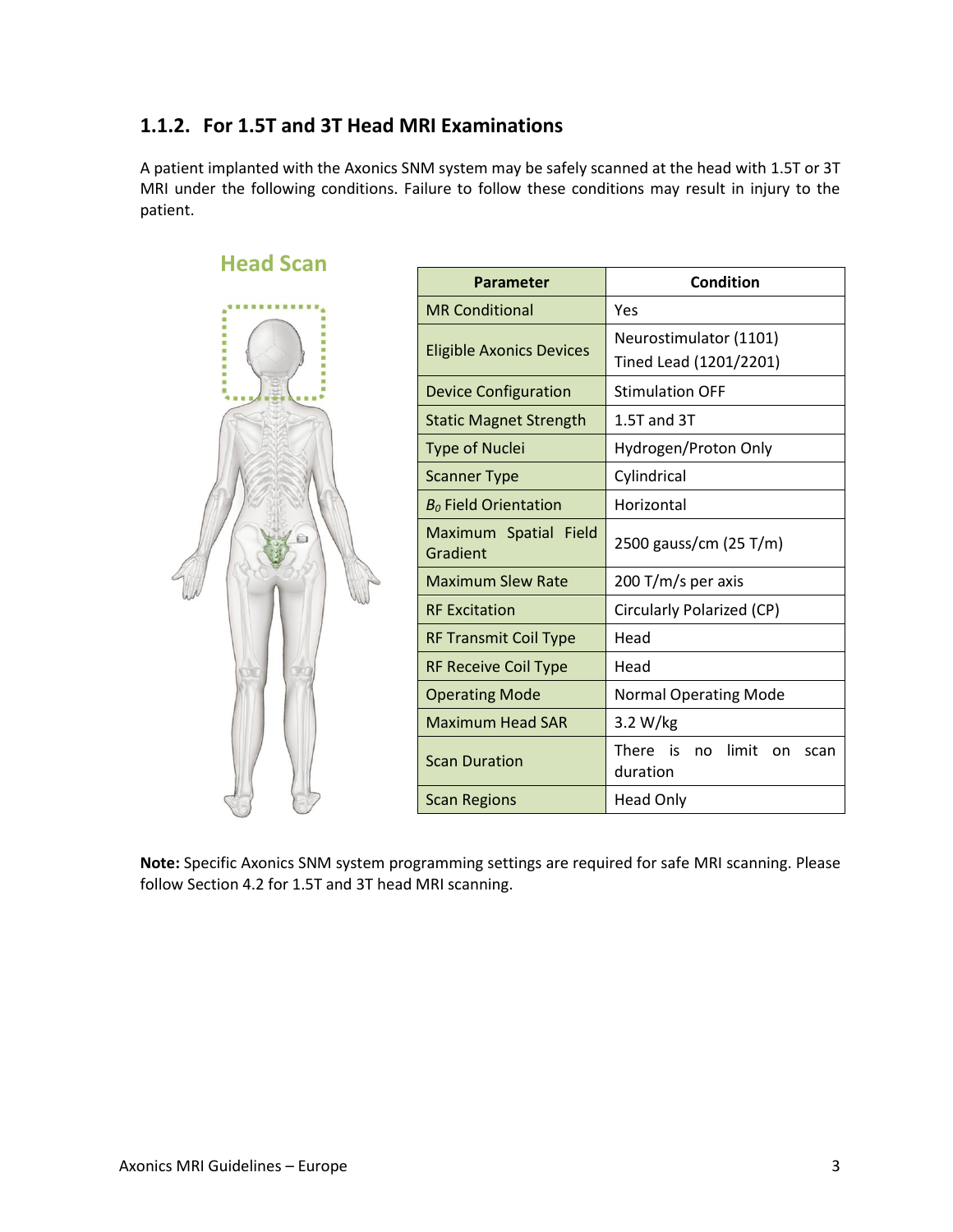### <span id="page-6-0"></span>1.2. MR Unsafe Devices (MR)

The external components of Axonics SNM System, including the Clinician Programmer, Remote Control, Charger and Dock, and External Trial System (External Pulse Generator and percutaneous leads and cables) are **MR UNSAFE** (Figure 2). These devices must **NOT** be brought into the magnet room.



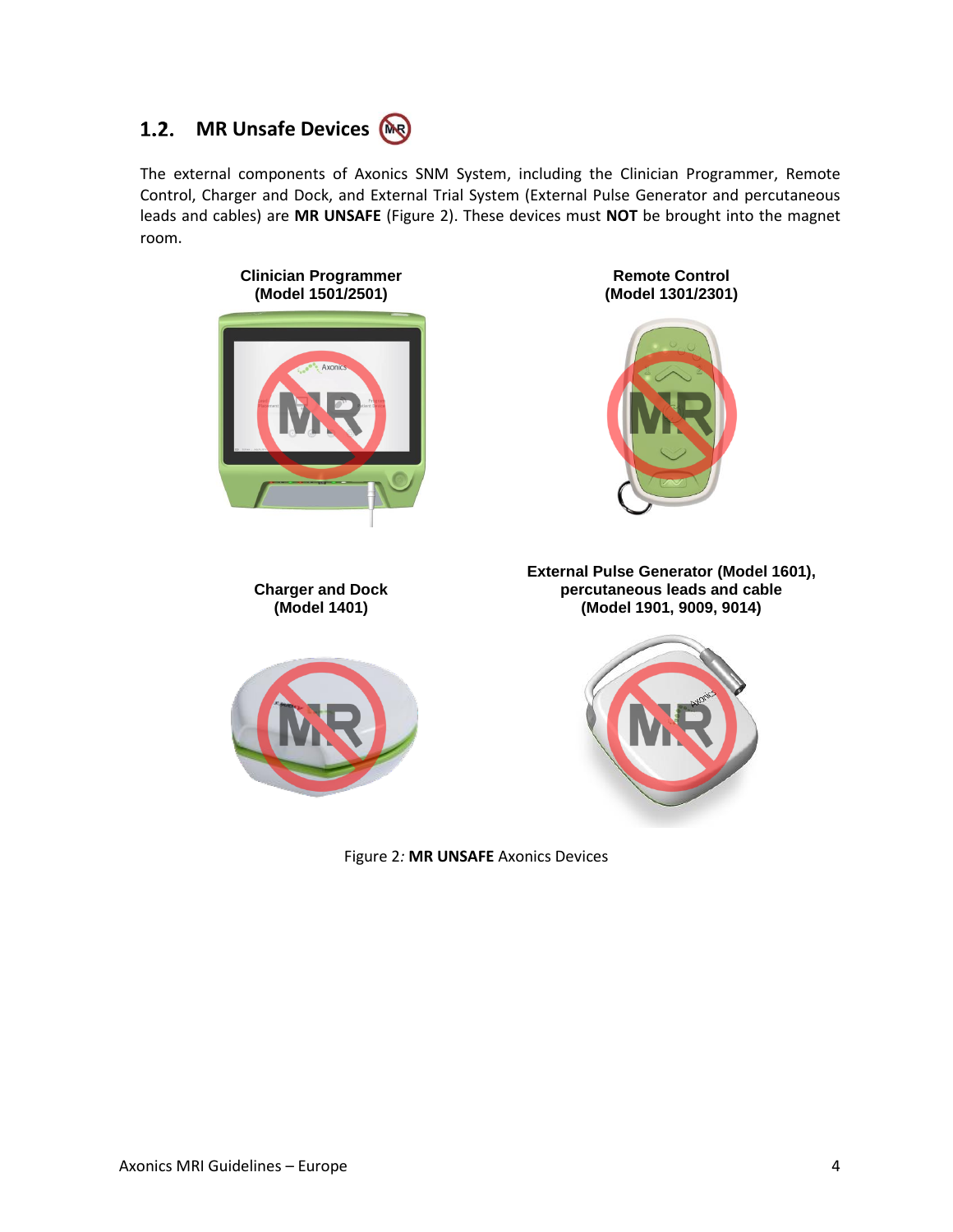### <span id="page-7-0"></span>**2. WARNINGS**

**Read and fully understand the guidelines before conducting an MRI scan** – Do not conduct an MRI examination on a patient implanted with the Axonics SNM system until you read and fully understand all the information in these MRI guidelines. Failure to follow all warnings and guidelines related to MRI scan could result in serious and permanent injury.

**Apply the required B1+rms or SAR limit in the Normal Operating Mode only** – Do not conduct MRI scans in the First and Second Level Controlled Operating Modes as it may increase the risk of unintended stimulation and excessive heating. This MRI Guideline document applies to hydrogen/proton imaging/spectroscopy only.

**Assess the neurostimulator implant location prior to MRI Whole Body scan** – Figure 1 shows the typical implant location and lead pathway inside a body. Neurostimulator pocket and lead insertion point could be ipsilaterally or contralaterally located. Neurostimulator should be implanted in either the left or right upper buttock area of a patient for MRI Whole Body scan eligibility. MRI Whole Body scans on a patient with a neurostimulator implanted in locations other than the posterior hip / upper buttock area are untested and may cause unintended stimulation, device damage, or excessive heating, which could result in pain or injury to the tissues surrounding the implants.



Figure 3: Axonics SNM System implant location eligible for full body MRI

**Avoid exposure to unapproved MRI conditions** – Non-clinical testing has shown that exposure of the Axonics SNM System to MRI at a B1+rms or SAR level above Section 1 of this manual could induce significant heating at the lead electrodes, device malfunction, and/or rectification. Excessive heating could result in injury or other damage to the sacral nerve and/or tissue surrounding the lead electrodes.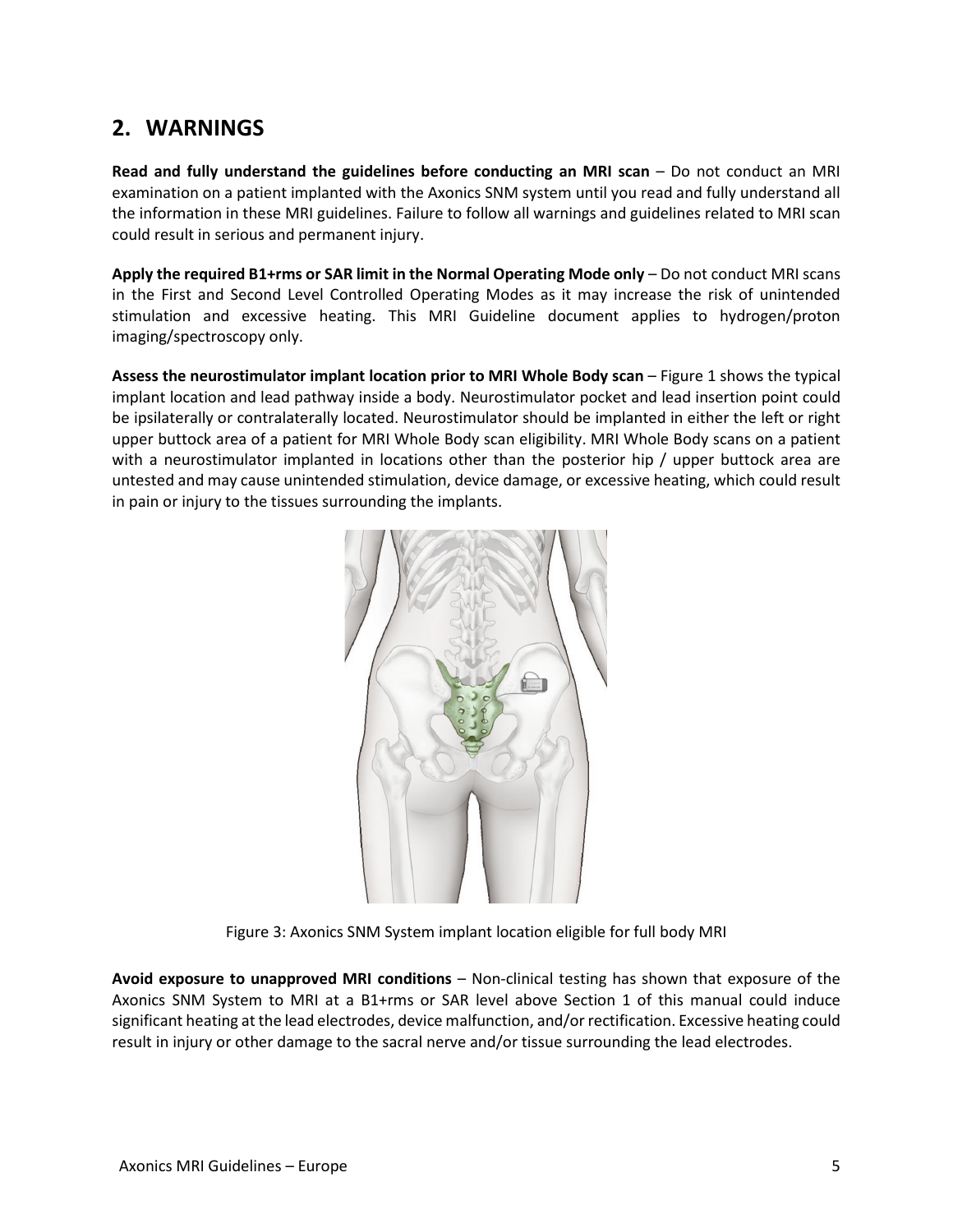**Avoid off-label MR scanning of Axonics device –** MRI safety has only been evaluated on the Axonics SNM System for sacral neuromodulation. Performing MRI on an Axonics SNM System that stimulates nerves other than the sacral nerve may cause serious and permanent injury.

**Ensure appropriate supervision -** A responsible individual with expert knowledge about MRI, such as an experienced MR technologist, MRI radiologist or MRI physicist, must ensure all required procedures and conditions in this guideline are followed.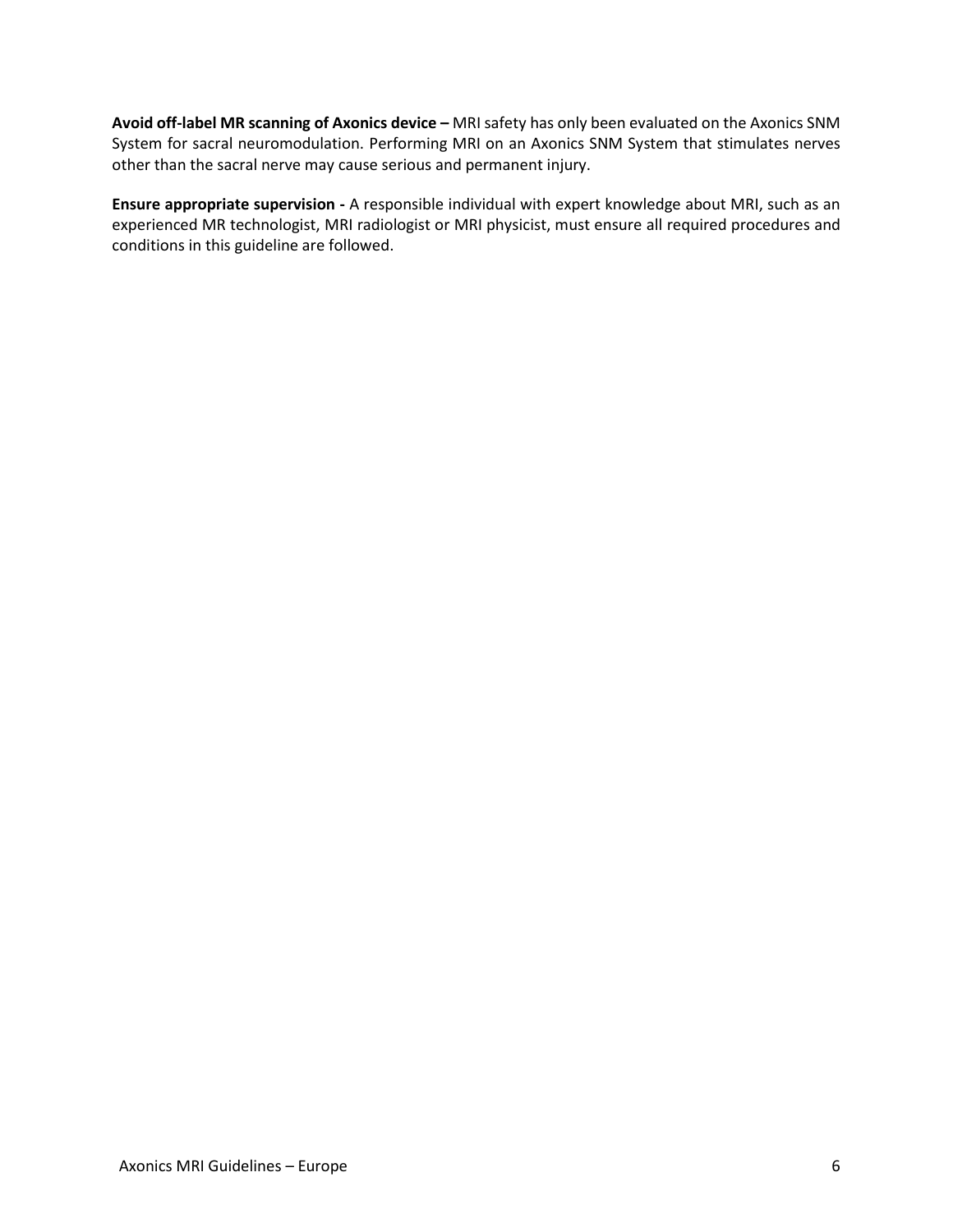### <span id="page-9-0"></span>**3. POTENTIAL RISKS OF MRI WITH THE AXONICS SNM SYSTEM**

The potential risks of performing MRI on a patient with an implanted Axonics SNM System that were considered in testing and analysis include:

- Heating effects around the Axonics SNM System, especially the lead electrodes, from radiofrequency (RF) energy
- Unintended stimulation due to current induced through the SNM lead wire by the time-varying magnetic gradient field and/or RF field
- Static magnetic field interactions including magnetic force and torque
- Device malfunction or rectification due to current induced through the SNM lead wire by the timevarying magnetic gradient field and/or RF field

### <span id="page-9-1"></span> $3.1.$ **Heating Effects**

MRI-related heating is primarily influenced by location of the patient in the MR system, implant (both neurostimulator and lead) location inside the body, lead trajectory, and integrity of the lead and neurostimulator. If the specified MRI conditions are not met, heating at a lead electrode can be higher than the established safety threshold. This may lead to burn injury or other damage to the sacral nerve and/or surrounding structures, which may be associated with pain and discomfort.

#### <span id="page-9-2"></span>**Unintended Stimulation**  $3.2.$

Non-clinical testing suggests that gradient or RF induced current is small. If the MRI scan is performed under the conditions specified in Section 1, unintended stimulation to the surrounding tissue is unlikely. Risk of tissue damage due to current induced by the gradient or RF field is very low. It might be possible for a sensitive patient to experience mild stimulation during the scan. If a patient suspects any unintended stimulation while in MRI, he/she should inform the MRI technician immediately and then contact their physician.

#### <span id="page-9-3"></span>**Interactions with the Static Magnetic Field**   $3.3.$

The Axonics SNM System may experience magnetic field interactions with the MRI system due to small amounts of material in the Neurostimulator being sensitive to magnetic fields. This may cause the Neurostimulator to shift or move slightly within the implant pocket and may place mechanical stress on tissues and the lead. Patients may feel a slight tugging sensation at the site of the Neurostimulator.

#### <span id="page-9-4"></span>**Device Malfunction or Damage**  $3.4.$

Device malfunction or damage is highly unlikely if MRI scans are performed following the guidelines described in this document. If device malfunction or damage were to occur, it could cause discomfort, unintended stimulation, painful stimulation, or direct current stimulation, which may result in nerve damage and other associated problems. If a patient suspects a malfunction, he/she should be instructed to exit the magnet room. The patient should then immediately contact their physician for further evaluation.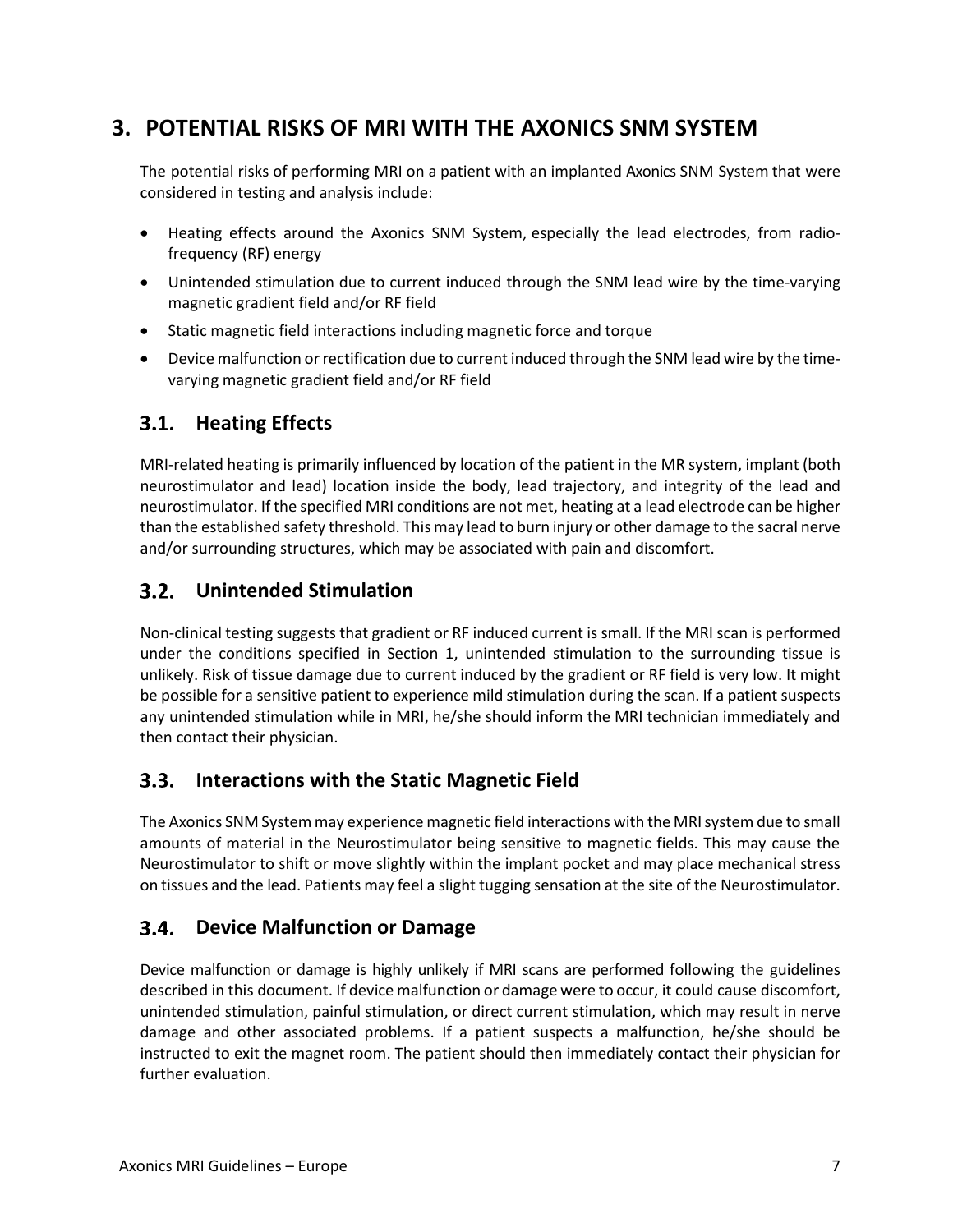### <span id="page-10-0"></span>**Image Artifacts** 3.5.

There is minimal image distortion when the device is out of the field of view. Significant image distortion can result from the presence of the device within the field of view. Careful choice of MRI sequence parameters and location of the imaging plane may minimize MR image artifacts.

No artifacts or distortion of the brain imaging should be seen when imaging with an RF head coil.

Please note that the extent of image artifacts is dependent on multiple factors and the MRI technologist is encouraged to use scan parameters that minimize the image artifacts. General principles for minimizing image distortion may include:

- Avoid using the body receive coil if possible. Use a local receive-only coil instead.
- Use imaging sequences with stronger gradients for both slice and read encoding directions. Use higher bandwidth for both radio-frequency pulse and data sampling.
- Choose an orientation for the read-out axis that minimizes the appearance of in-plane distortion.
- Use a shorter echo time for gradient echo technique, whenever possible.
- Be aware that the actual imaging slice shape can be curved in space due to field disturbances from the neurostimulator.
- Identify the location of the implant in the patient, and when possible, orient all imaging slices away from the implanted neurostimulator.

### <span id="page-10-1"></span>**Other Precautions**

- 3.6.1 For patients with other implanted devices in addition to the Axonics SNM System, consult the appropriate device manufacturers for MRI eligibility of those devices.
- 3.6.2 MRI safety has not been evaluated under the following conditions: a broken lead, an intact tined lead without a neurostimulator, a partially implanted lead, a malfunctioning neurostimulator, or a neurostimulator with open or low impedances (indicating a short circuit) on any electrodes.
- 3.6.3 Transverse Field MR systems (Open MR scanners) have not been evaluated for scanning patients with the Axonics SNM System.
- 3.6.4 External components of the Axonics SNM System were not evaluated for MRI safety and therefore are considered MR **UNSAFE**. They should **NOT** be brought into the magnet room. Refer to MR Unsafe Device (Section [1.2\)](#page-6-0) for details.
- 3.6.5 No testing at magnetic field strengths other than 1.5T and 3T have been performed to evaluate MRI safety of the device.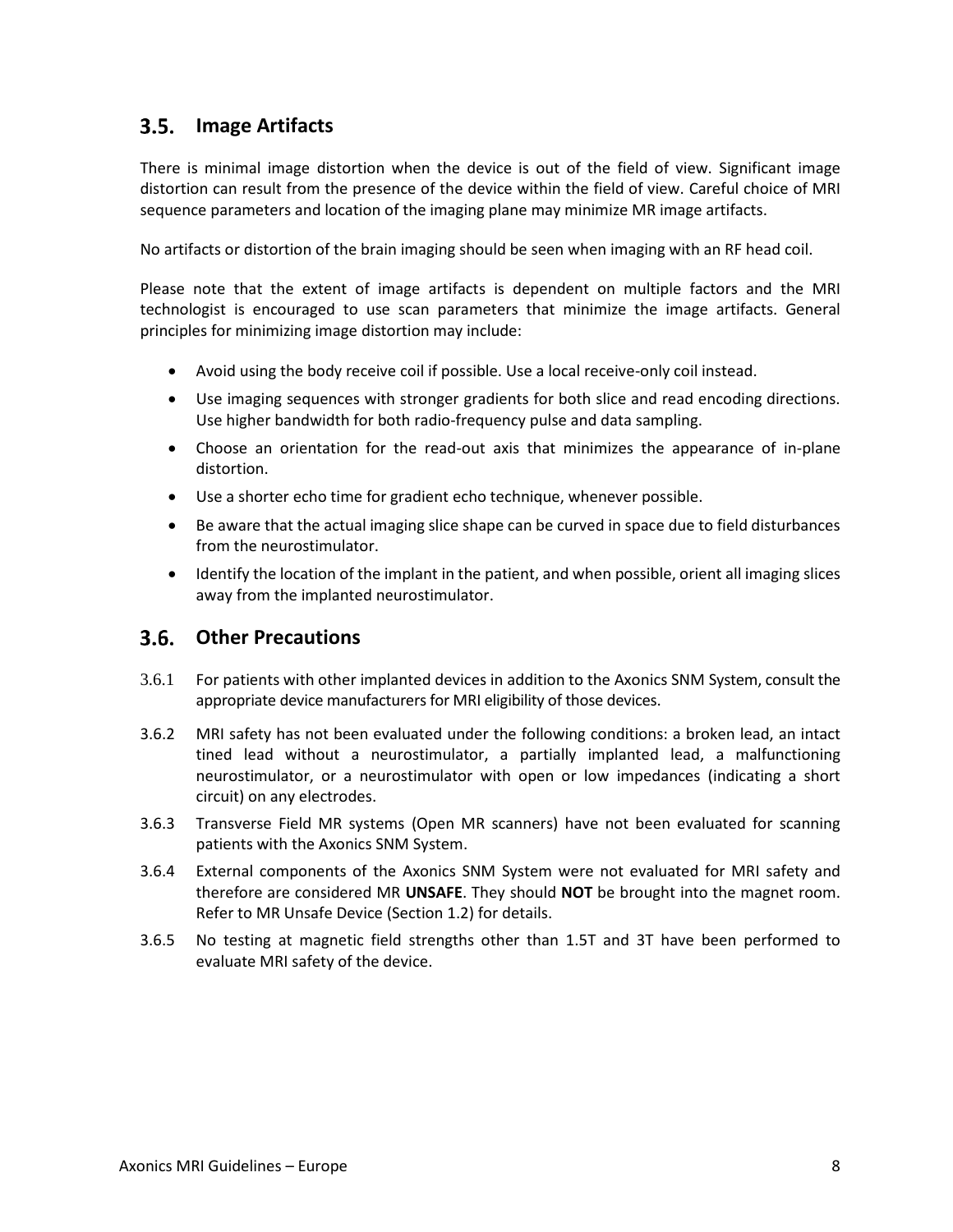### <span id="page-11-0"></span>**4. MRI GUIDELINES**

Recommendations for MRI scanning with the Axonics SNM System are based on phantom tests, numerical simulations, and the recommended implant configurations of the standard Axonics SNM Neurostimulator (Model 1101) and Tined Lead (Model 1201/2201). The guidelines below assume that no other implant devices are implanted in the patient's body. Refer to Appendix A of this document if a patient has multiple implanted devices.

#### <span id="page-11-1"></span> $4.1.$ **Before Starting a Whole Body Examination**

- Confirm whole-body MRI eligibility by using Appendix A: [Worksheet for MRI Whole Body Scan](#page-14-0)  [Eligibility.](#page-14-0)
- Using the patient Remote Control, check the device for whole-body MRI readiness by following the steps below:
- 4.1.1. Push "Connect" on the patient Remote Control to connect to Neurostimulator. **Note:** The Stimulation Level lights will show the current stimulation amplitude.  $\rightarrow$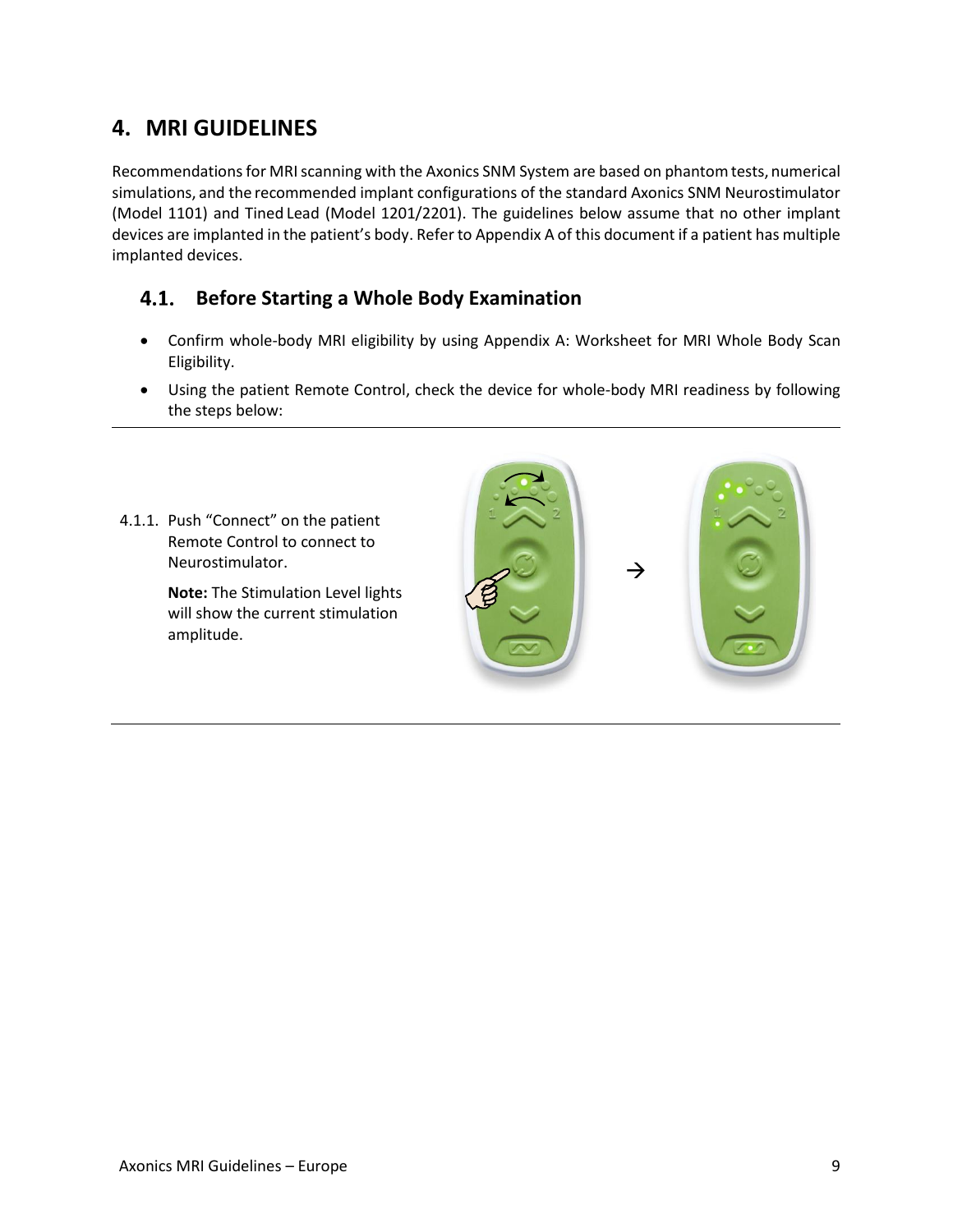4.1.2. Turn stimulation OFF by pressing and releasing the down arrow until all Stimulation Level lights are off.

> **Note:** Check that the Stimulator Battery Status light is green prior to the MRI scan. If the Stimulator Battery Status light is flashing orange or is solid orange, charge the Neurostimulator so the battery light is green. Refer to the Charging System manual for charging instructions.

> **Note:** If the red System Error light is on and solid (not flashing), the system needs to be checked prior to an MRI scan.

4.1.3. To check MRI readiness, press and hold the down arrow for 5 seconds.

> **Note:** The Active Program lights will flash back and forth, indicating MRI readiness check is in progress. It is normal for a sensitive patient to experience mild stimulation during the check. Once the check is complete, the patient Remote Control will vibrate.

- a. If Stimulation Level lights #3, 4, and 5 are ON, the SNM device is ready for whole-body MRI.
- b. If the System Error light is red, the SNM device is NOT eligible for whole-body MRI.



*a. device is ready for whole-body MRI*



 $\rightarrow$ 

*b. device is not ready whole-body for MRI*

• Make sure the settings and parameters of the MRI system meet the conditions for whole-body scanning listed in Section [1.1.1.](#page-4-0)

**Warning:** Apply the required B1+rms or SAR limit in the Normal Operating Mode. Do **NOT** conduct MRI scanning in the First and Second Level Controlled Operating Modes, as this may increase the risk of unintended stimulation and excessive heating.

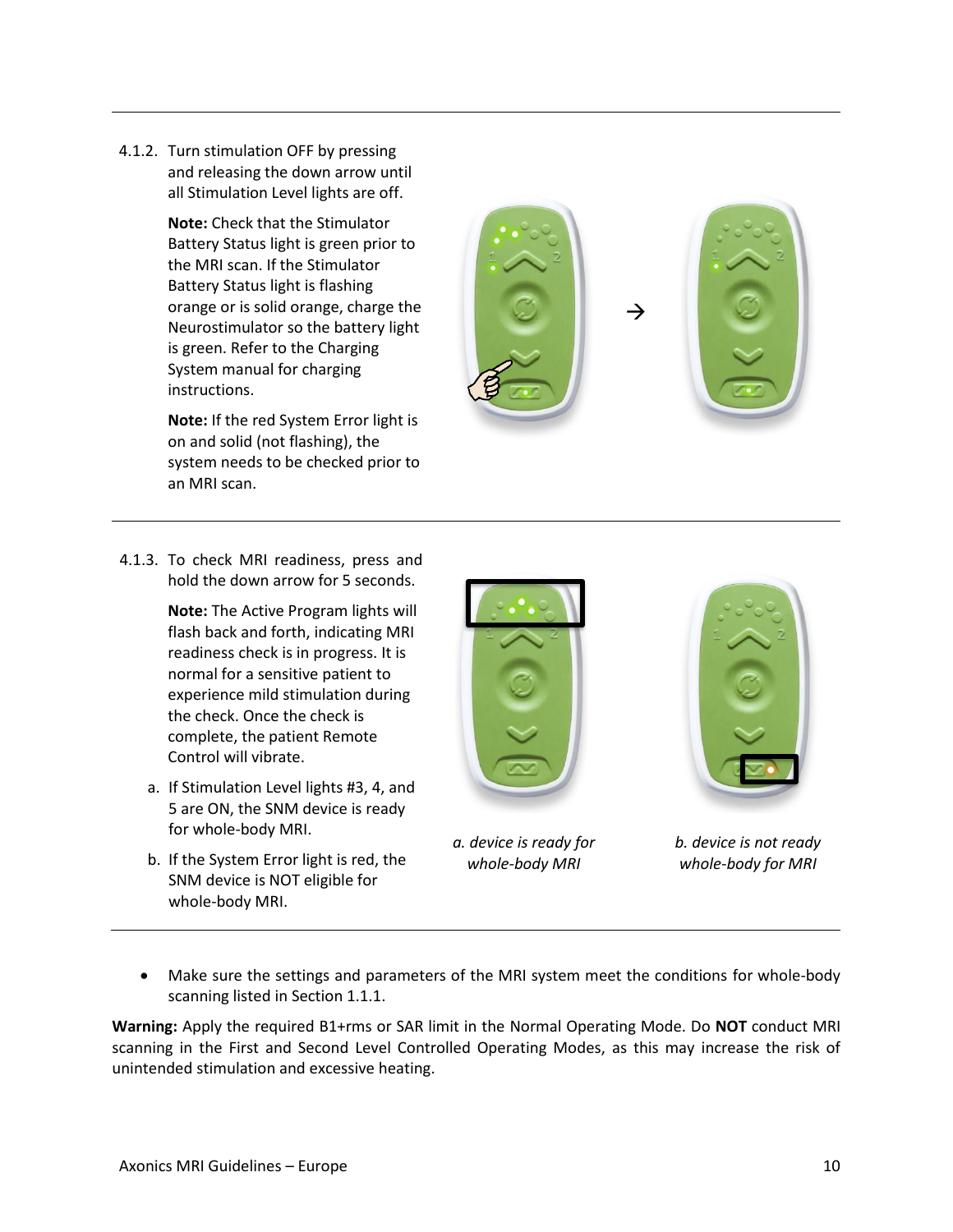### <span id="page-13-0"></span>**Before Starting a Head Examination**

- 4.2.1 Determine if the patient has other medical device implants. Consult with the appropriate device manufacturers for MRI eligibility of those devices.
- 4.2.2 Turn the Axonics SNM Neurostimulator stimulation OFF with the patient Remote Control.
- 4.2.3 Make sure the settings and parameters of the MRI system meet the conditions for head scanning listed in Section [1.1.2.](#page-5-0)

#### <span id="page-13-1"></span> $4.3.$ **During the Examination**

- 4.3.1 Monitor the patient both visually and audibly. Discontinue the MRI examination immediately if the patient reports any problems.
- 4.3.2 During the MRI scan, the patient may feel slight tugging and/or vibration of the neurostimulator. If the tugging or vibration causes the patient significant discomfort, stop the MRI scan.

### <span id="page-13-2"></span>**After the Examination**

- 4.4.1 Verify that the patient has not experienced any adverse effects as a result of the MRI. Contact Axonics Modulation Technologies Inc. if the patient has experienced any adverse effects.
- 4.4.2 Turn the Axonics SNM Neurostimulator stimulation back ON with the patient Remote Control. If a patient suspects any unexpected change in stimulation after an MRI, he/she should contact their physician and should turn the stimulation OFF if uncomfortable.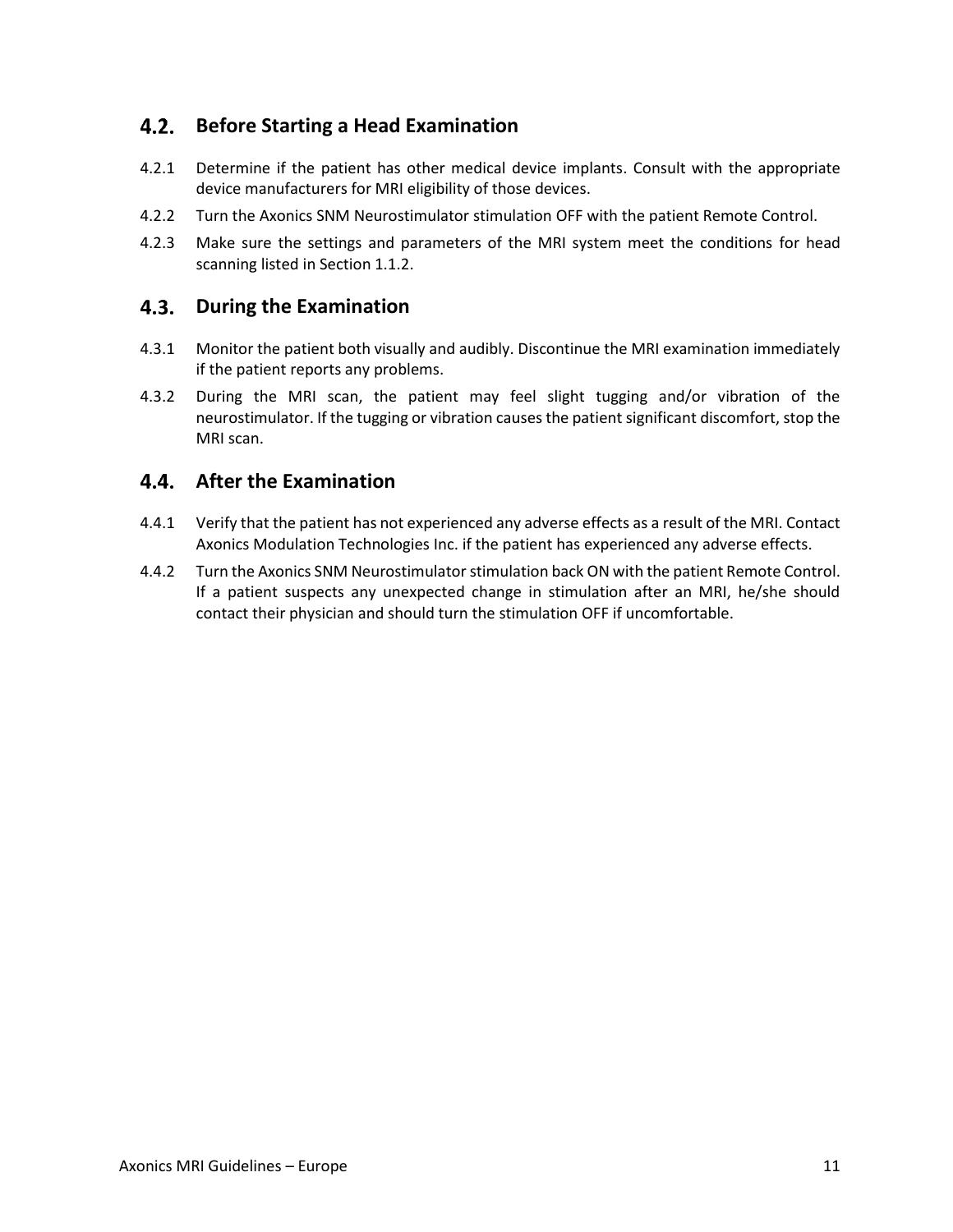### <span id="page-14-0"></span>**Appendix A: Worksheet for MRI Whole Body Scan Eligibility**

This form provides information about the patient's implanted SNM system and MRI scan eligibility. It should be completed by the implanting physician or a trained radiologist to support the confirmation of whole body MRI scan eligibility.

• Refer t[o www.axonics.com/hcp/mri](http://www.axonics.com/hcp/mri) for labeling and safety conditions

### **Table 1: Basic Information**

| <b>Patient Name</b>   |  |
|-----------------------|--|
| Physician Name        |  |
| <b>Office Address</b> |  |
|                       |  |
| Phone                 |  |
| Date                  |  |

### **Table 2: Patient Implant Configuration Information (ALL QUESTIONS MUST BE ANSWERED)**

|    | <b>Questions</b>                                                                                                                                                                                                                                  | <b>MRI Whole Body</b><br>Eligible | <b>Not MRI Whole</b><br><b>Body Eligible</b>                                                                 |
|----|---------------------------------------------------------------------------------------------------------------------------------------------------------------------------------------------------------------------------------------------------|-----------------------------------|--------------------------------------------------------------------------------------------------------------|
| 1. | implanted<br>provide<br>the<br>device<br>sacral<br>1s<br>to<br>neuromodulation therapy?                                                                                                                                                           | Yes                               | No                                                                                                           |
| 2. | Is the Neurostimulator implanted in the posterior hip /<br>upper buttock area? Verify by checking patient's<br>records, asking the patient where on their body they<br>charge the Neurostimulator, by X-ray, or palpation.                        | Yes                               | No                                                                                                           |
| 3. | Did you confirm that the patient does not have an<br>abandoned lead (a broken lead or an intact lead that is<br>not connected to Axonics Neurostimulator), a partially<br>implanted lead, or a malfunctioning Neurostimulator in<br>his/her body? | Yes                               | No                                                                                                           |
| 4. | Is the device ready for whole-body MRI? Verify by<br>checking "MRI Readiness" with the patient Remote<br>Control. Follow the steps in Section 4.1.                                                                                                | Yes                               | <b>No</b><br>$\overline{\phantom{a}}$                                                                        |
| 5. | Did you confirm that the patient DOES NOT HAVE an<br>implanted device/part other than the Axonics SNM<br>implant system?                                                                                                                          | Yes                               | <b>No</b><br>(contact the<br>appropriate device<br>manufacturers for<br>MRI eligibility of<br>those systems) |
|    | Is the patient whole body MRI eligible? (see next page)                                                                                                                                                                                           | Yes                               | No                                                                                                           |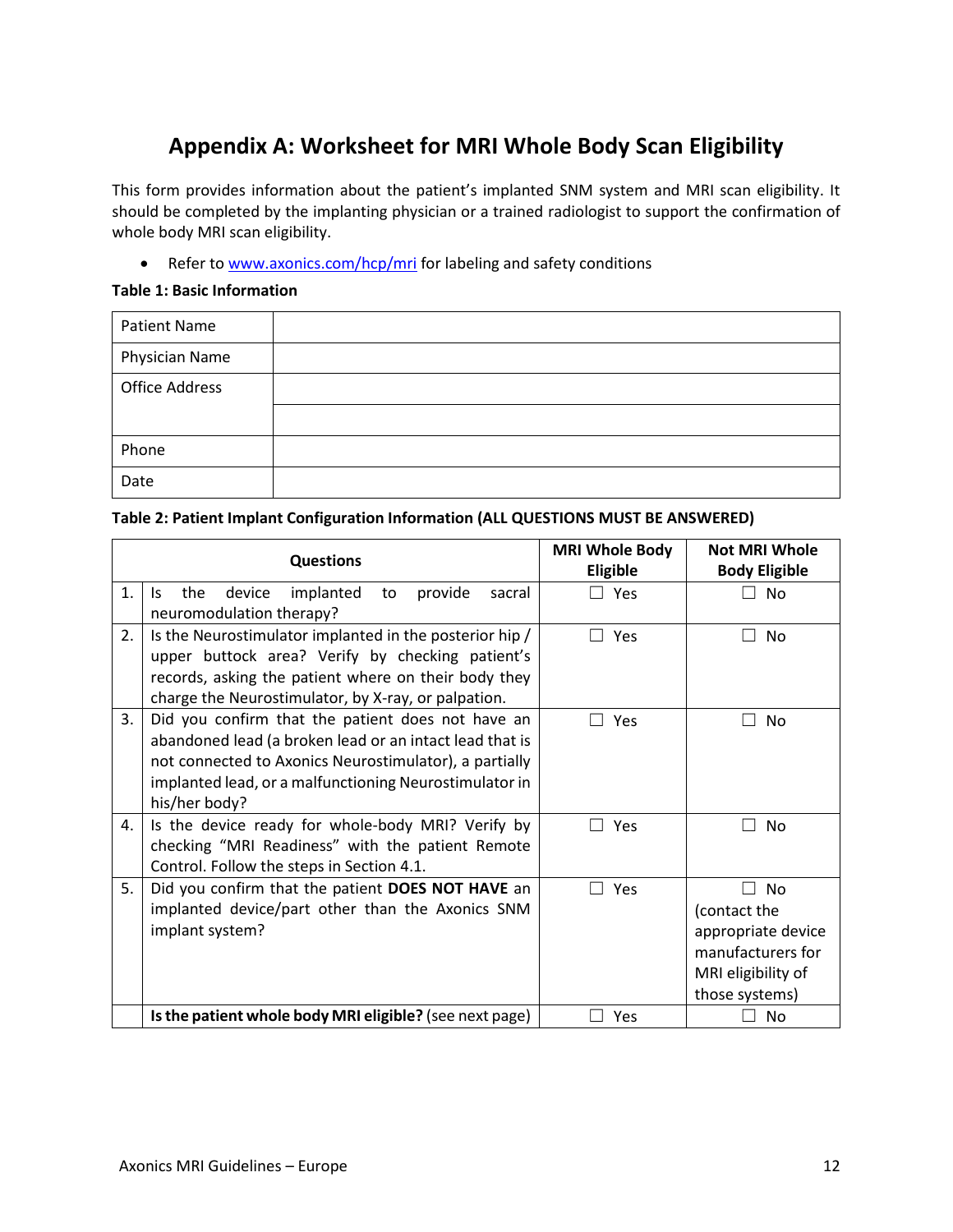- **If the answers to all 5 questions are Yes, the patient is eligible for MRI whole body scan.**
- **If any of the answers to questions 1-4 are No, the patient is NOT eligible for MRI whole body scan.**
- **If the answers to questions 1-4 are Yes, and No for question 5, please perform MRI with extra caution following the instructions below:**
- 1. Prior to MRI scanning, determine whether the patient has multiple implants (such as stents, hip implants, deep brain stimulation systems, implantable cardiac defibrillators, or other implants). If the devices other than Axonics SNM Implant System are also MRI compatible, and all parts are at least 20mm away from the Axonics Implant System and each other, the most restrictive MRI exposure requirements must be used for each condition. If you are unclear what implants are present or have concern about the separation among different implanted devices, X-ray imaging should be used to confirm they are at least 20 mm apart. Consult with the appropriate device manufacturers with questions regarding those implants.
- 2. If a patient has two Axonics SNM Systems implanted for bilateral sacral neuromodulation therapy and if the two systems have at least 20 mm away from each other, the patient is eligible for MRI whole body scan. If you have concerns about the separation of these two systems, X-ray imaging should be used to confirm the separation.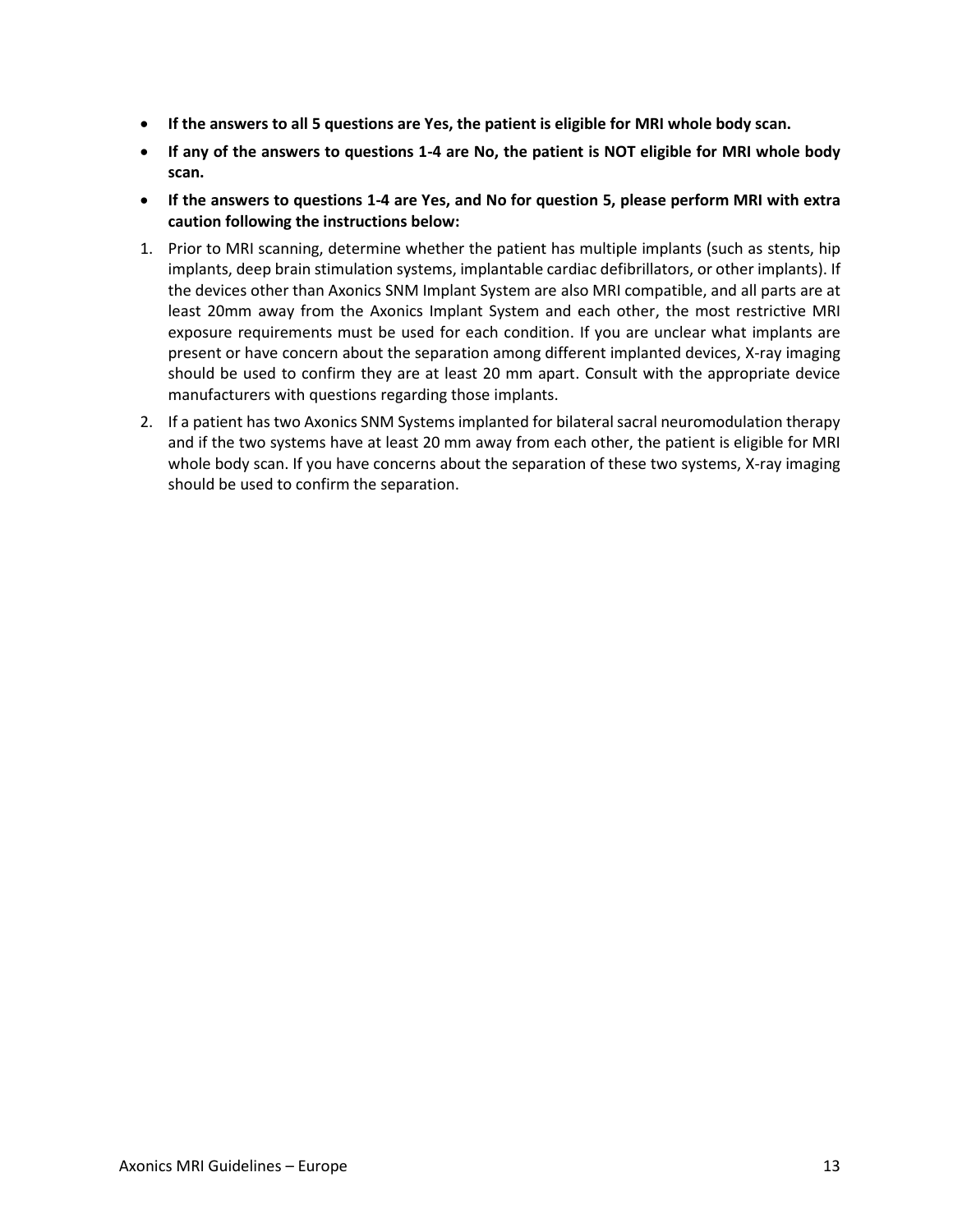*This page intentionally left blank*